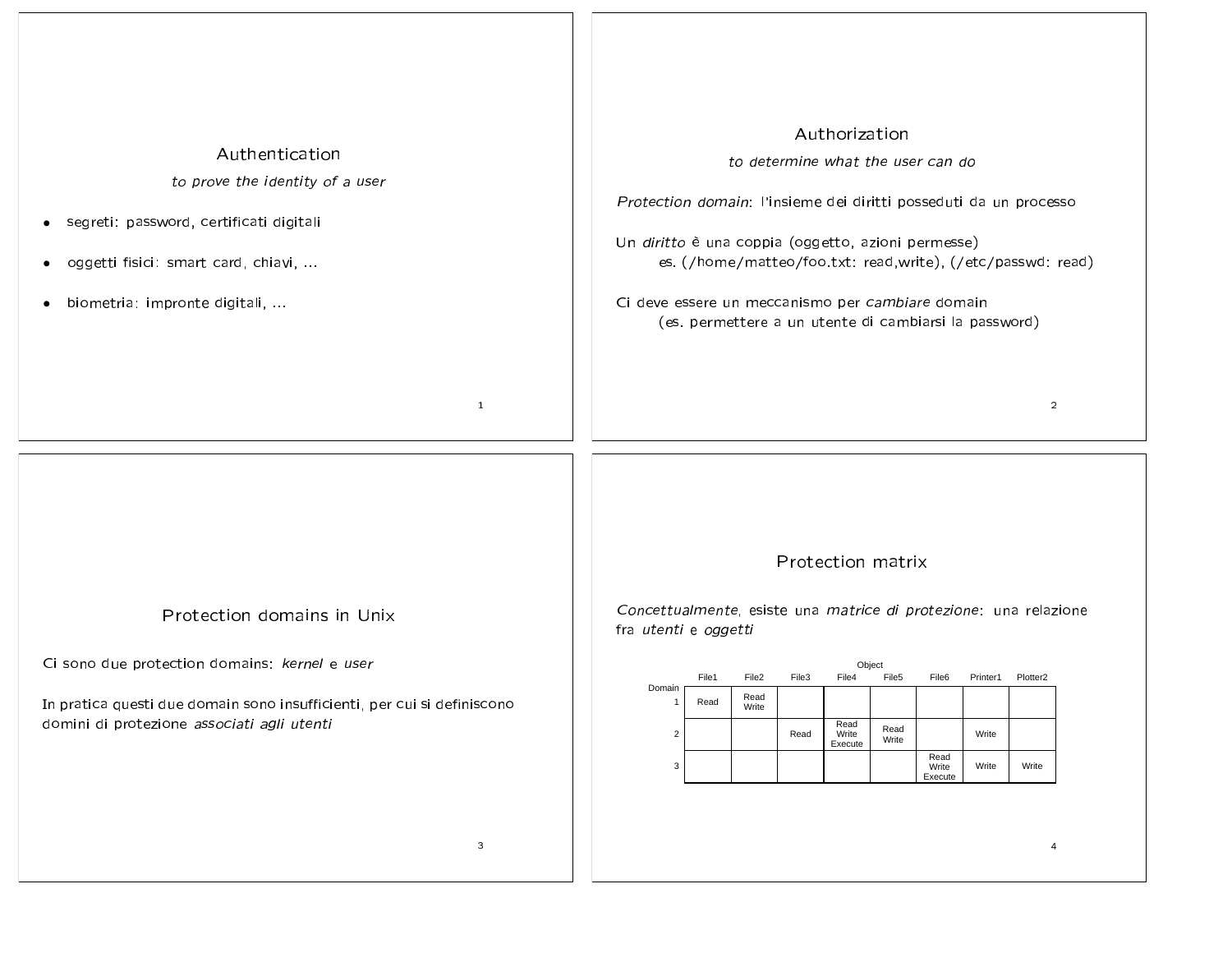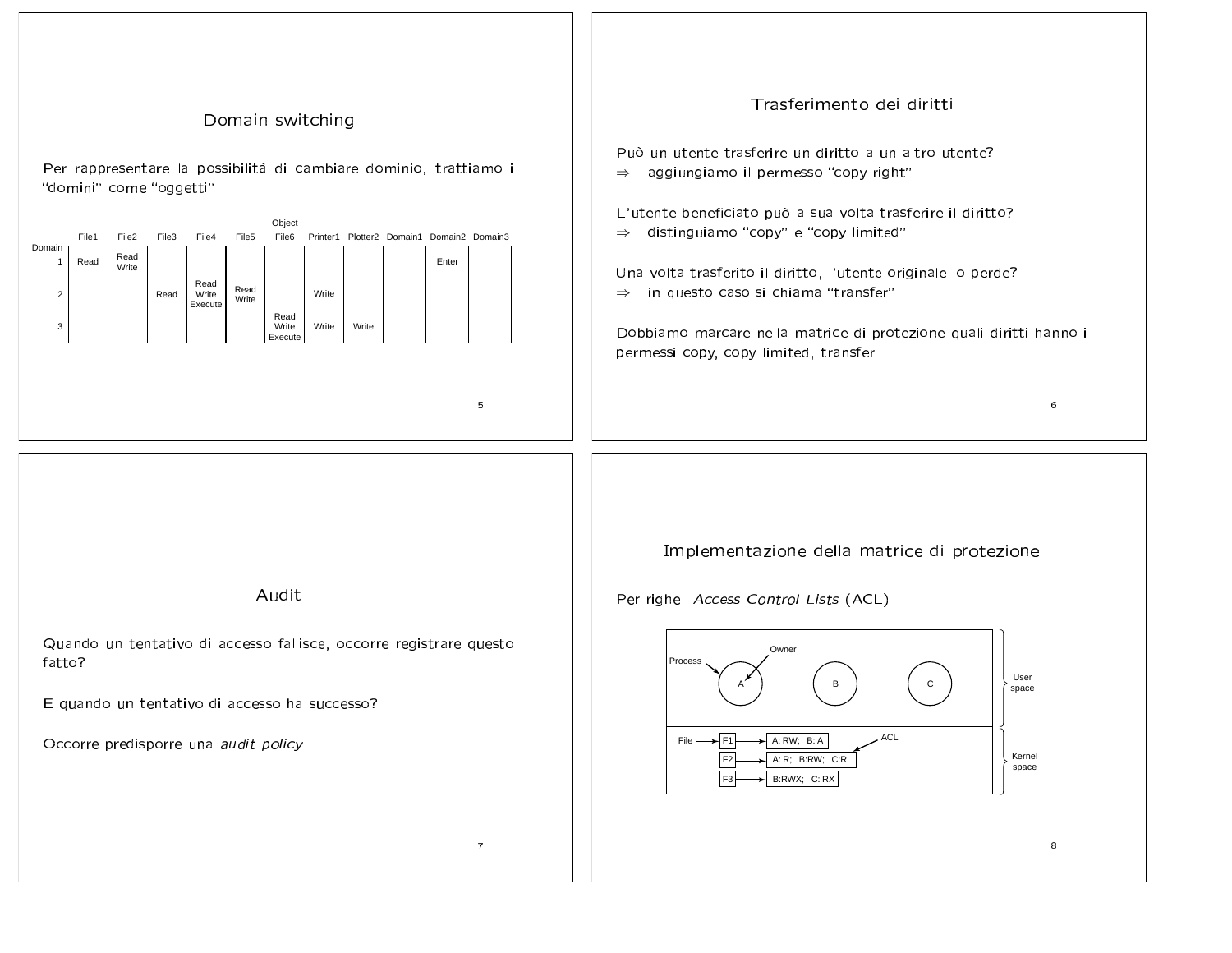Implementazione della matrice di protezione

## Per colonne: Capability Lists



## Trusted computing base

TCB: all hardware and software necessary to enforce the security rules



## Multilevel security

Nelle applicazioni militari, ci sono diversi livelli di autorizzazione (clearance):

- top secret  $\bullet$
- secret
- confidential
- unclassified

Un sistema è multilevel se deve poter essere usato da persone di diverso livello di clearance

11

- Il modello Bell-La Padula
- simple security property (no read up)  $\bullet$
- star property (no write down)  $\bullet$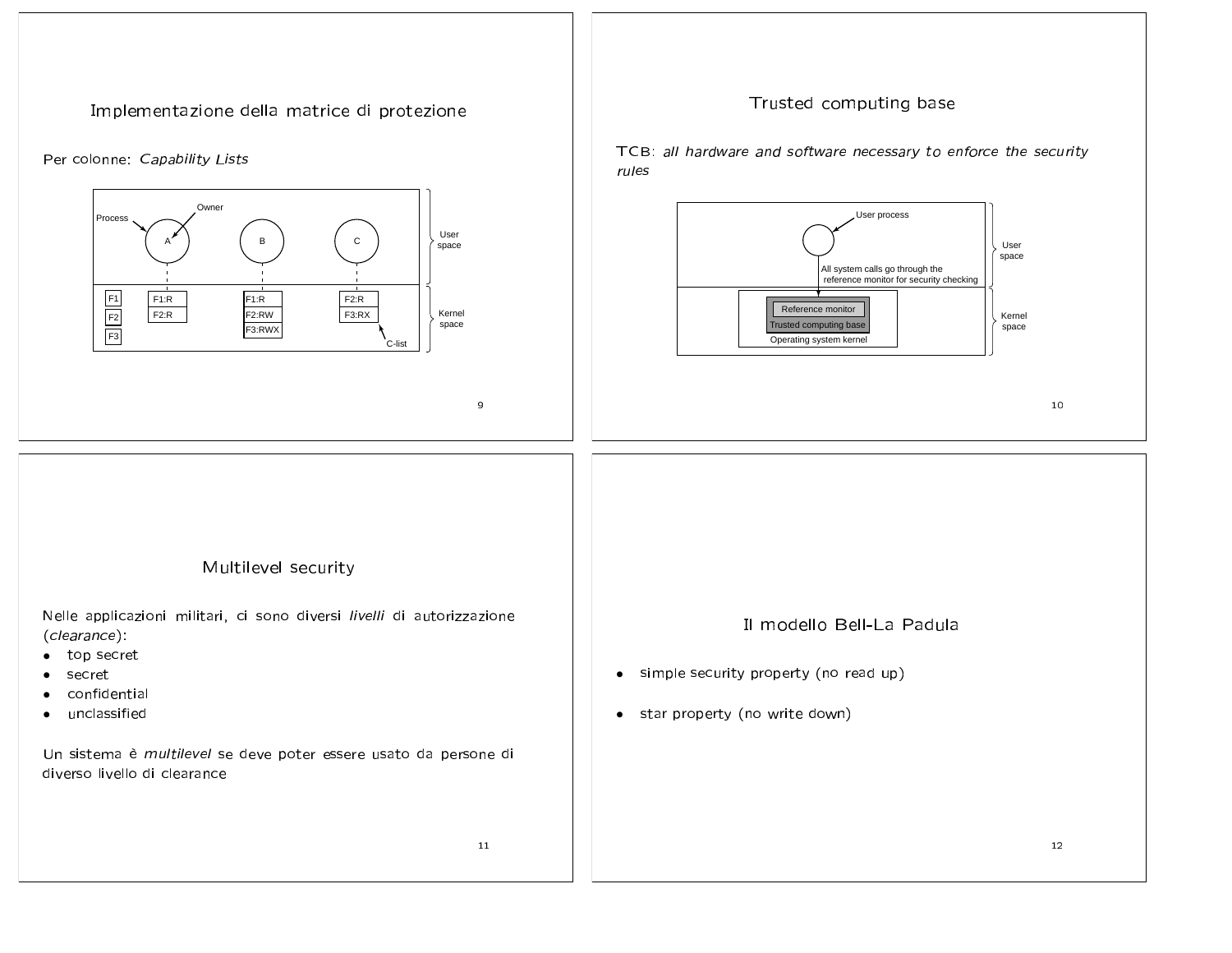| Orange book security<br>Livello D: no security (MS-DOS, Win 95/98/Me)<br>Livello C1: multiuser<br>authentication<br>discretionary access control (DACL)<br>protected mode OS<br>Livello C2: DACL a livello di singolo utente<br>$\Rightarrow$ Unix raggiunge C1 ma non C2 (perché non ha le ACL)<br>Livello B: multilevel<br>· ogni utente e oggetto ha un livello di clearance<br>Livello A: formally verified<br>13 | Covert channels<br>La "star property" non è realizzabile in pratica<br>14                                                                                                                                                                                                                                                                                                                            |
|-----------------------------------------------------------------------------------------------------------------------------------------------------------------------------------------------------------------------------------------------------------------------------------------------------------------------------------------------------------------------------------------------------------------------|------------------------------------------------------------------------------------------------------------------------------------------------------------------------------------------------------------------------------------------------------------------------------------------------------------------------------------------------------------------------------------------------------|
| Autenticazione in Unix: /etc/passwd<br>Database delle password: /etc/passwd<br>Password crittate one-way<br>Salt<br>/etc/shadow<br>15                                                                                                                                                                                                                                                                                 | Autorizzazione in Unix<br>Users are identified by UID (an integer)<br>Groups are identified by GID (an integer)<br>Every user belongs to one or more groups<br>/etc/passwd<br>root:x:0:0::/root:/bin/bash<br>ftp:x:14:50::/home/ftp:<br>matteo:x:500:100:Matteo Vaccari:/home/matteo:/bin/bash<br>/etc/groups<br>root::0:root<br>ftp::50:<br>users::100:<br>project-X::1234:matteo,marco,guido<br>16 |

 $\overline{\phantom{0}}$  $\sim$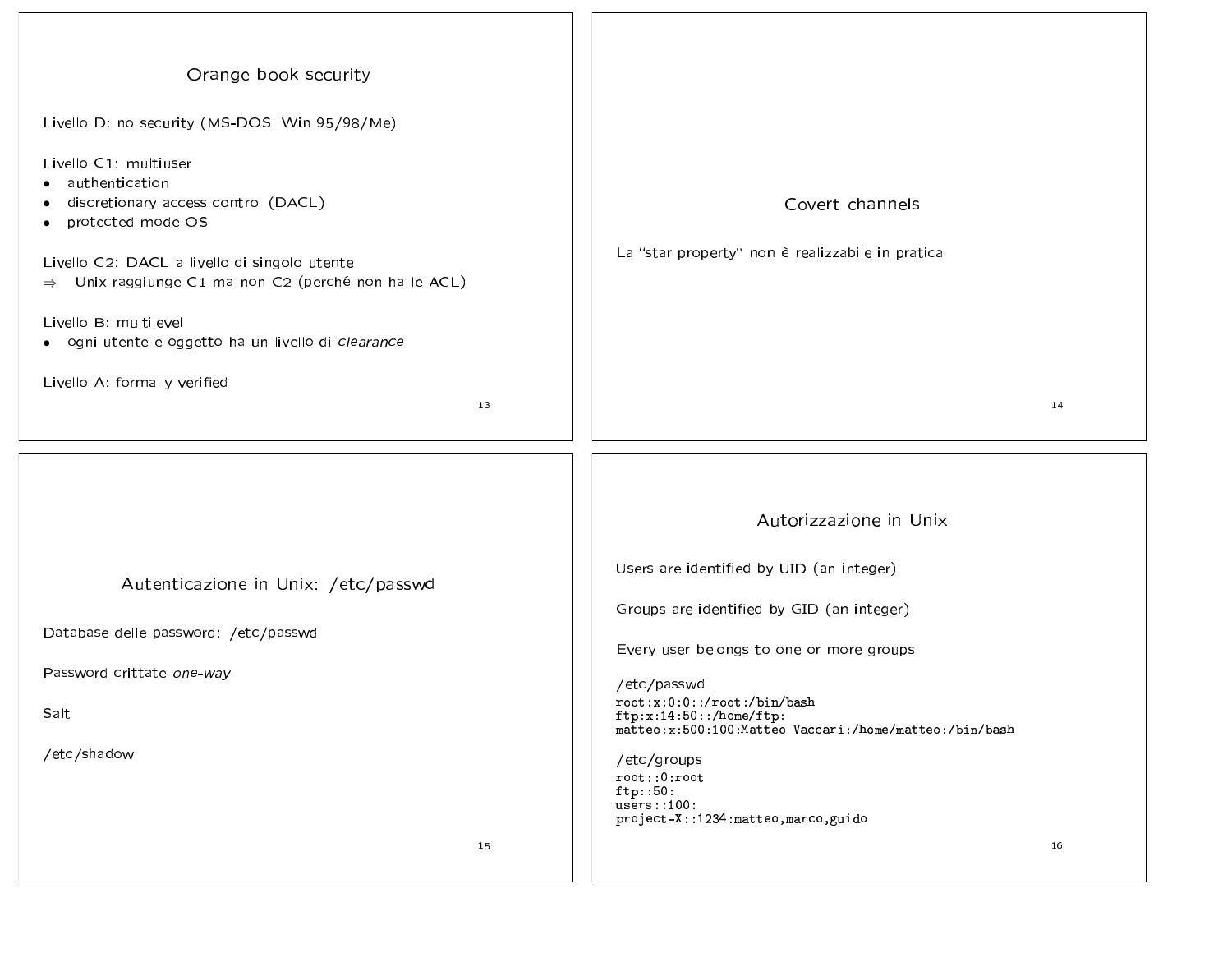| Every file has a UID and a GID, and RWX permissions for the UID,<br>the GID and everyone else<br>5 May 30 11:21 pippo.txt<br>1 matteo users<br>$-rw-r-r-$<br>Inizialmente UID e GID sono quelli dell'utente che ha creato il file<br>Posso cambiare UID (e GID) con il comando chown(1)<br>chown <newuser> <file> <file> <file> <br/>chgrp <newgroup> <file> <file> <file> <br/>Per esempio:<br/>chown guest pippo.txt pluto.txt topolino.c</file></file></file></newgroup></file></file></file></newuser> | I gruppi<br>Sono il meccanismo principale per gestire la collaborazione in Unix<br>$newgrp(1)$ is used to change the current group ID during a login<br>session.<br>\$ touch aaa<br>$$ 1s -1$ aaa<br>0 Jun 9 10:49 aaa<br>$-\mathbf{rw}-\mathbf{r}-\mathbf{r}-$<br>1 matteo<br>users<br>\$ newgroup project-X<br>\$ touch bbb<br>$s$ 1s -1 bbb<br>1 matteo project-X<br>0 Jun 9 10:49 bbb<br>$-\mathbf{r}$ w $-\mathbf{r}$ -- $\mathbf{r}$ --<br>Ω |
|------------------------------------------------------------------------------------------------------------------------------------------------------------------------------------------------------------------------------------------------------------------------------------------------------------------------------------------------------------------------------------------------------------------------------------------------------------------------------------------------------------|----------------------------------------------------------------------------------------------------------------------------------------------------------------------------------------------------------------------------------------------------------------------------------------------------------------------------------------------------------------------------------------------------------------------------------------------------|
| chgrp other pippo.txt pluto.txt topolino.c<br>Oppure, in un colpo solo:                                                                                                                                                                                                                                                                                                                                                                                                                                    | chgrp(1) e newgrp(1) mi permettono di usare solo i gruppi a cui<br>appartengo                                                                                                                                                                                                                                                                                                                                                                      |
| chown guest.other pippo.txt pluto.txt topolino.c<br>17                                                                                                                                                                                                                                                                                                                                                                                                                                                     | (chown(1) è riservato a root)<br>18                                                                                                                                                                                                                                                                                                                                                                                                                |
| Permission bits for gurus                                                                                                                                                                                                                                                                                                                                                                                                                                                                                  |                                                                                                                                                                                                                                                                                                                                                                                                                                                    |
| la rappresentazione rw-r--r-- è per pivelli                                                                                                                                                                                                                                                                                                                                                                                                                                                                | Problema                                                                                                                                                                                                                                                                                                                                                                                                                                           |
| rw- r-- r-- pivelli<br>100 100 binario<br>110<br>6<br>4<br>4<br>ottale                                                                                                                                                                                                                                                                                                                                                                                                                                     | dati questi permessi:<br>605 Dec 2 2002 /etc/shadow<br>1 root<br>root                                                                                                                                                                                                                                                                                                                                                                              |
| Allora diciamo che un file ha il modo 644                                                                                                                                                                                                                                                                                                                                                                                                                                                                  | come può un utente cambiare la sua password?                                                                                                                                                                                                                                                                                                                                                                                                       |
| (Nota: in C la costante ottale si indica con il prefisso "0", es. 0644)                                                                                                                                                                                                                                                                                                                                                                                                                                    |                                                                                                                                                                                                                                                                                                                                                                                                                                                    |
| 19                                                                                                                                                                                                                                                                                                                                                                                                                                                                                                         | 20                                                                                                                                                                                                                                                                                                                                                                                                                                                 |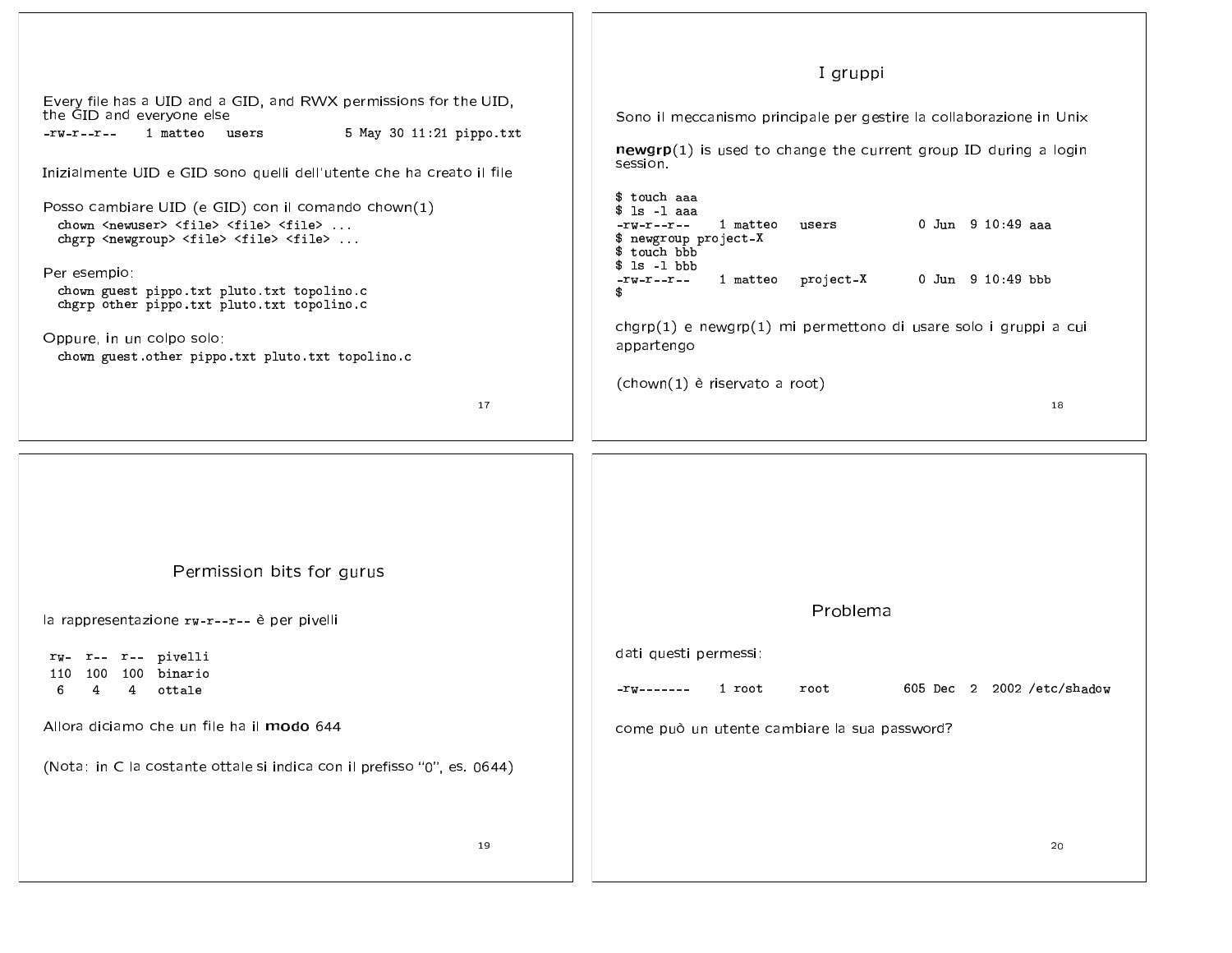